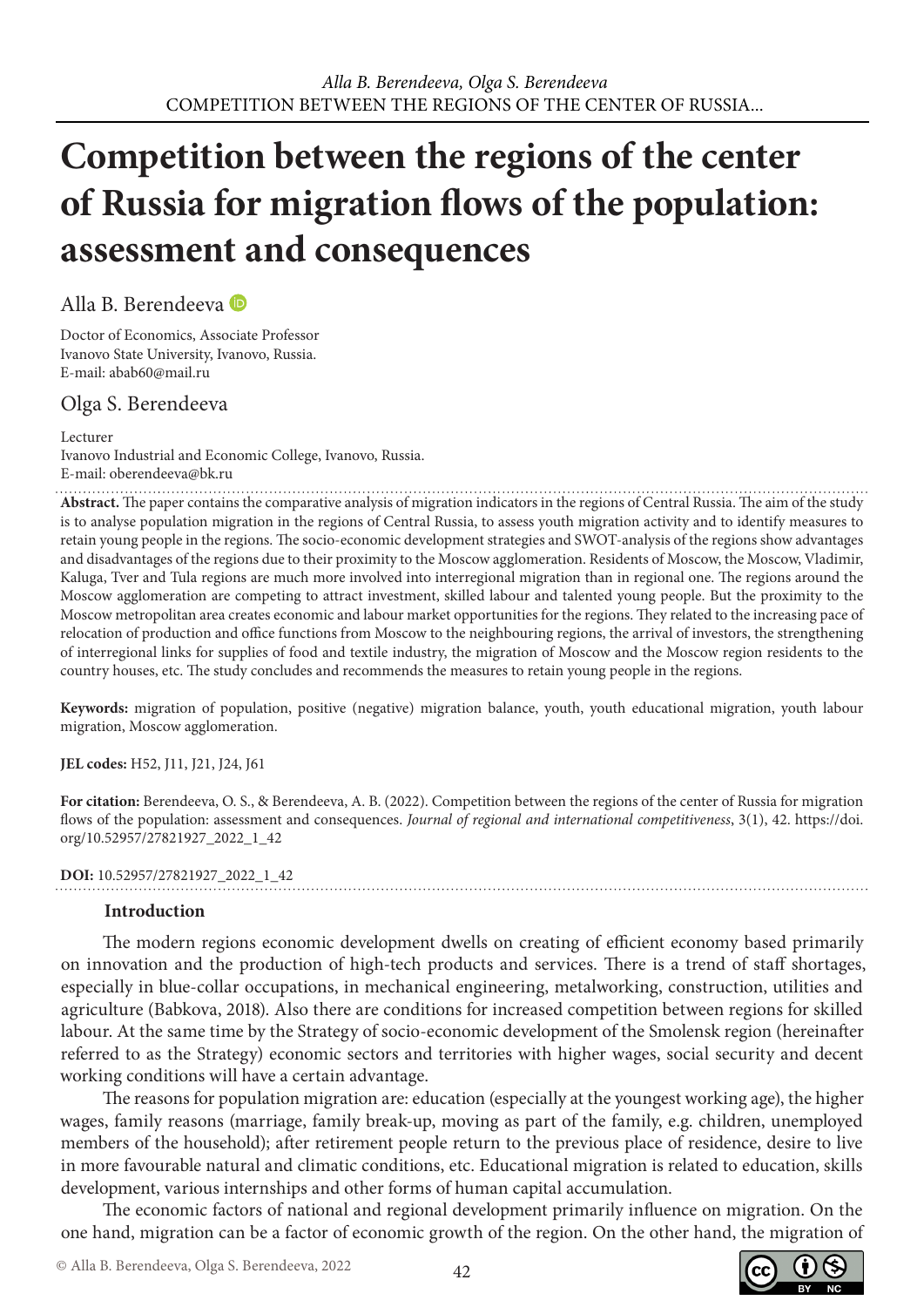residents, especially young people, from small towns to larger cities, from regional capitals to metropolitan areas reduces the labour and overall economic potential of regions and municipalities. The migration from the single-industry towns is particularly important. The main issues of single-industry towns in Russian regions are declining population, low employment opportunities; low investment attractiveness, etc. Largely, a single-industry town is a settlement located at a considerable distance from other towns and cities. The main economic risks of single-industry towns are related to the crisis of city-forming enterprises, narrow specialization of economic activities (Elizarova & Berendeeva, 2018).

It is necessary to study regional and interregional migration flows leading to the outflow of population from the region, the educational and labour migration of young people, to make forecasts and develop measures allowing to retain young people in the regions.

At present, residents of many regions in Central Russia migrate permanently or temporarily (on a rotational basis) to the metropolitan area of Moscow and the Moscow region, which is explained by the availability of a large number and variety of jobs, higher wages in the Moscow agglomeration, etc. by M. Kartseva, N. Mkrtchyan and Y. Florinskaya (2020): "migration is an important tool by which households counteract negative social phenomena such as unemployment and poverty".

The section "Spatial competition for human resources" of the Kaluga Region Strategy, noted "the Moscow agglomeration is constantly demanding new qualified middle and senior level human resources This need is met both by own resources and the population of the regions closest to Moscow. Over time, this workforce will be concentrated mainly on the technological services of the agglomeration. The formation of a technology zone in the Moscow region, where logistics, repair and processing facilities will be concentrated, is already underway. One of the main problems for the regions surrounding Moscow will be the problem of labour retention".

The impact of the Moscow agglomeration on migration is ambivalent. By the Kaluga Region Strategy, while 10-15 years ago the population of Central Russia and other regions of the Russian Federation, as well as citizens of the Commonwealth of Independent States (CIS), came to the capital region, in recent years a counter process began: Moscow is a source of settlement in the surrounding areas; the next 7-15 years a 'new settlement' trend will ensure a 'new habitat' at the border of the Moscow and Kaluga regions. The number of new settlers, according to expert estimates, could reach 300,000 by 2030.

Thus, the aim of this study is to analyze population migration in the regions of Central Russia (their "losses" and "gains" as a result of migration), the migration activity of young people (school, college and university graduates), and to identify measures to retain young people in the regions (the role of economic and social factors).

#### **Methodology**

The methodological basis for the study was a comparative analysis of regional strategies, including competitive advantages, strengths, weaknesses, opportunities and threats (SWOT-analysis). Also we used the statistical indicators of the Federal State Statistics Service of the Russian Federation on migration in the constituent entities of the Russian Federation, as well as scientific papers devoted to the analysis of the problems of the interrelation of migration processes and socio-economic development of territories (regions, municipalities). At the same time, the experts note a) the poor quality of migration general in Russia and in the Moscow and St. Petersburg agglomerations especially. The migrants have the greatest difficulty in getting registered (for example, differences in the statistics of migrants according to the data of the Ministry of Internal Affairs and Rosstat), b) difficulties in direct assessment of the intensity of the impact of migration processes on the formation of the region's population, due to which an indirect assessment using forecast methods is used (Doronina, 2019).

We identified 5 main items of our research.

Firstly, the "costs" of migration outflows from municipalities and regions, and the causes and negative consequences of these outflows are studied. Thus, A. Tebekin's research article shows a chain of sociodemographic problems and economic losses typical for the most regions of the country: reduction of jobs in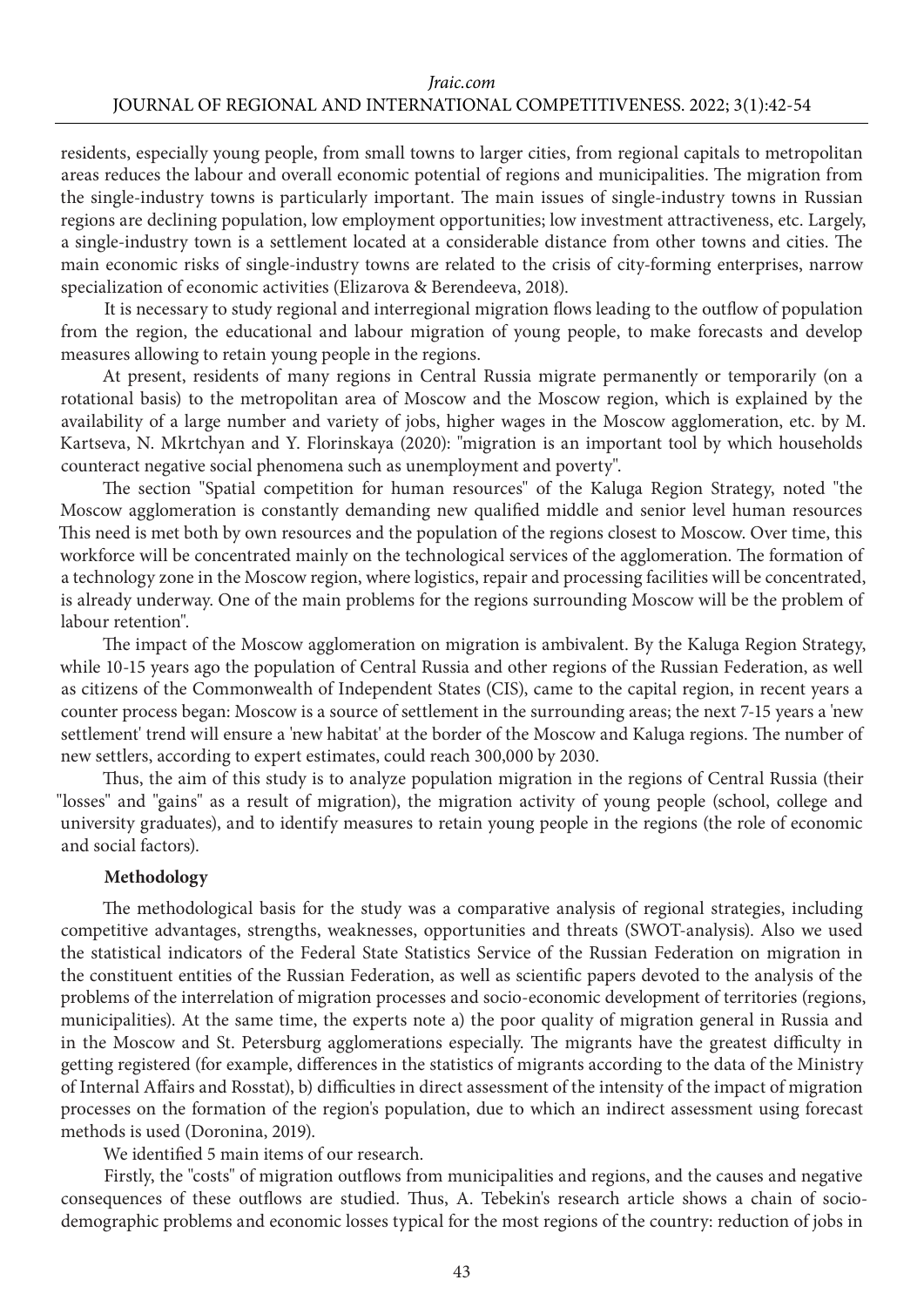schools and hospitals as a result of their optimization, the need for labour migration of teachers and doctors, the search for spatially accessible other educational and medical institutions, the need for labour migration for part of the working-age population. It can be concluded that "the availability of social infrastructure facilities – schools and hospitals – is the basis for the development of settlements in the Russian Federation" (Tebekin, 2021).

The scientific works of А. Gayazov, G. Akhmetova, I. Utyasheva and N. Shamsutdinova (2020) concern the socio-territorial peculiarities of population migration, the demographic development gap between urban and rural areas. The authors believe that "reduction of negative trends in rural areas is possible with a comprehensive solution of territorial development issues, implementation of effective economic and social policy measures in the region, primarily in rural areas".

Secondly, there is a view of the significance of contemporary migration for Russia and the Russian regions, and the possibilities for attracting labour resources from outside. By T. Nefedova and A. Starikova (2020), the migration of the population serves as an indicator of the socio-economic well-being of a region. The authors point out "the spatial mobility of the population is one of the main ways in which it adapts to territorial socio-economic contrasts" and investigate the formation of vital hubs as a result of resettlement and labour migration and the partial level of its "landscape" through dacha, tourist and partly international migration.

L. Rybakovsky and N. Kozhevnikova (2019) examine international migration between the former USSR republics which are the modern Near Abroad countries. Also the authors discuss the reduced opportunities for Russia to attract immigrants from the countries of the Near Abroad.

Thirdly, the sources of population growth in metropolitan areas are studied. The article by K. Doronina (2019) dwells on the migration is not only compensated for natural decrease, but it also ensured quite a significant increase the Moscow agglomeration population, primarily due to Moscow's central position according to the location of the population of the Russian Federation and the adjacent territories. Long-term studies identify the consistent pattern of migration increasing in Moscow occurs at the age of 15-50 years. The age structure changes are due to migration of working-age younger population groups. Moscow has the most significant contribution of migration to births: 20% of the population aged 0-22 are children of migrants born in Moscow, another 20% are children of migrants were not born in Moscow, and children of the original population account for only 60%.

Fourth, the impact of the COVID-19 pandemic on migration in Russia is explored. N. Pokrovsky, A. Makshanchikova and E. Nikishin (2020) note the 2020 pandemic had a significant impact on migration flows in Russia. It led to an increase in atypical migration processes, above all the mass outflow of urban dwellers to non-urban spaces. The March-early May 2020 moves of city dwellers from Moscow to short-, medium- and long-distance suburban homes in the Moscow, Vladimir, Kostroma, Vologda and Nizhny Novgorod regions were investigated. The authors discuss the problem of reverse migration and de-urbanization, "life after the life in city" and the corresponding transformation of lifestyles. According to the authors, at least 50-60 million people in Russia today own a "second" country house. The concept of crisis epidemic de-urbanization migration to non-urban spaces within the parameters of the new migrants' life world" is introduced.

Fifthly, it is important to study the motivational migration intentions of young people, which is important for the further socio-economic development of regions and municipalities in terms their labour potential.

The migration flow mostly consists of active working age people. Young people constitute the main share of those who leave, many of them are also among those who stay yet, but plan to leave. For example, those who did not leave after school may leave after graduating from secondary / higher education institution, i.e. there are two main peaks of youth migration: "school – university" and "university – labour market" (Byuraeva, 2020; Gabdrakhmanov et al., 2019). It is therefore important to study the level of potential migration of young people. The study by Y. Byuraeva (2020) on the example of the Republic of Buryatia analyzes intra- and interregional movements of young people, the consequences of youth attrition, especially school leavers, for the region.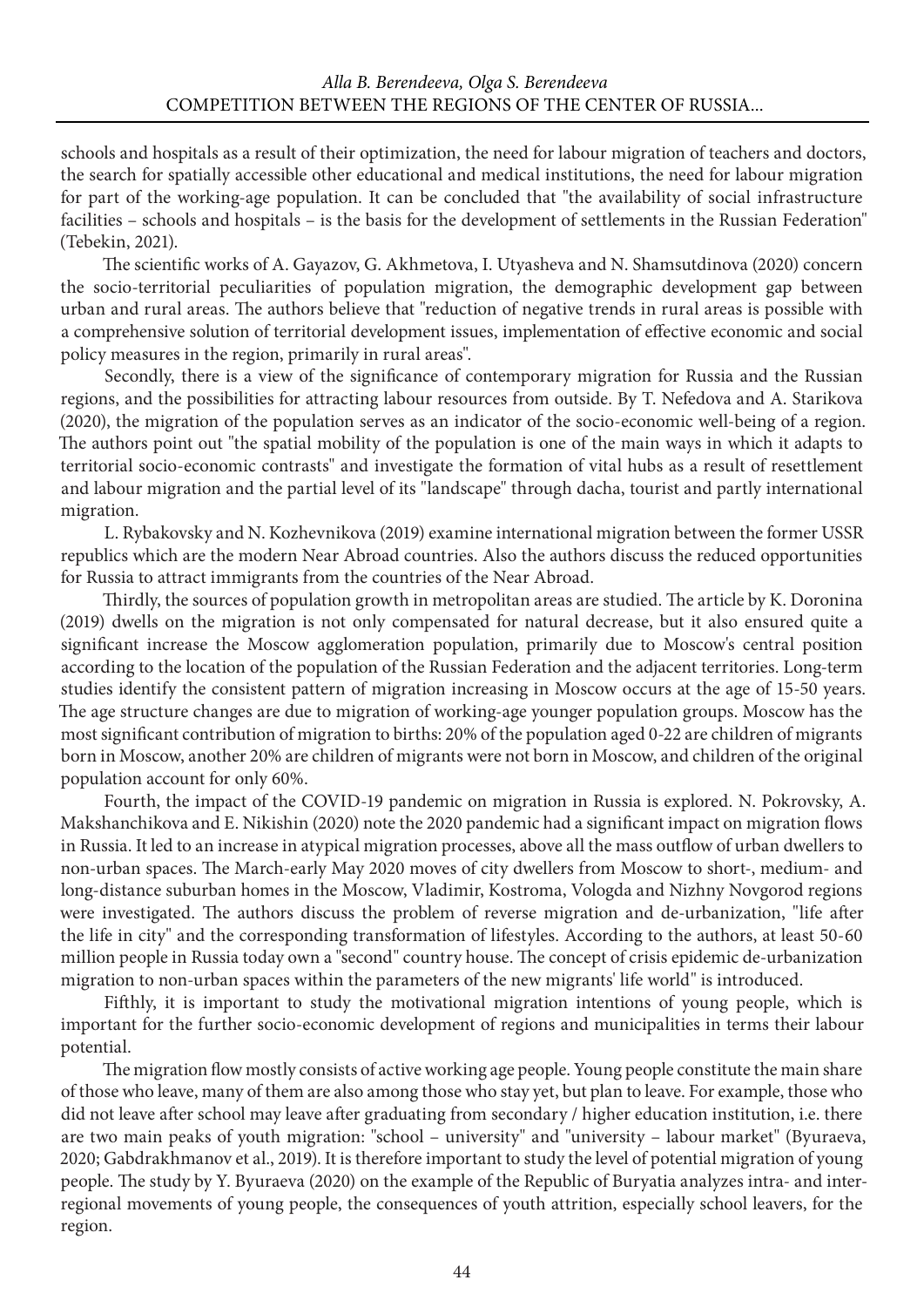Т. Doroshenko and G. Leonidova (2019) studied educational migration of school graduates in the Vologda region, indicated differences in educational migration of urban and rural school graduates, identified three groups of municipal districts, in which schoolchildren had different attitudes to educational migration outside the region.

The study by N. Gabdrakhmanov, N. Nikiforova and O. Leshukov (2019) substantiates the thesis of the high university attractiveness for young people, including remaining the main resource for retaining and attracting talent to the regions. At the same time, studies show more than half of the students in Russia study mainly in 2 of the 8 federal districts – the Central and Volga one. In Russia, 10 regions with the largest share of students in the population can be conventionally called the "student" regions: St. Petersburg and the Leningrad region, Moscow and the Moscow region, Republic of Tatarstan, the Oryol, Omsk, Tomsk, Tyumen, Kursk, Novosibirsk and Voronezh regions.

The paper analyzed the regional higher education systems demand and employment of university graduates. Also the authors introduced the regional universities demand indicators among school graduates, postgraduate mobility of university graduates (Gabdrakhmanov et al., 2019).

#### **Results**

We analyze the migration indicators of the regions of Central Russia according to the Statistical Collection "Regions of Russia".

By Table 1, in the period of 2013 and 2020 only the Kaluga and Moscow regions had notable positive migration balance (68 persons per 10,000 of population, respectively). In compare with 2018 and 2019, it decreased twice in the Moscow region and increased significantly in the Kaluga one. There is an excess of migration outflow over inflow, which leads to the population negative migration balance. Many regions are characterized by fluctuating the migration balance coefficient, especially in the Ivanovo, Kaluga, Ryazan and Tver regions.

In the pre-COVID-19 period (up to 2020) negative migration balance occurred in the Kaluga, Kostroma, Smolensk and Tula regions. Migration was affected by 2020, characterizing by the coronavirus pandemic, which due to travel restrictions declined the migration rate in all regions under study (except the Kaluga and Kostroma regions).

| Period           | 2013           | 2014           | 2015  | 2016           | 2017  | 2018  | 2019  | 2020           |
|------------------|----------------|----------------|-------|----------------|-------|-------|-------|----------------|
| Moscow           | 90             | 57             | 92    | 24             | 89    | 79    | 38    |                |
| Moscow region    | 140            | 149            | 120   | 141            | 111   | 140   | 144   | 68             |
| Vladimir region  | $-4$           | $-1$           | $-11$ | $-2$           | $-21$ | $-24$ | 20    | $-13$          |
| Ivanovo region   | $-5$           | $-7$           | $-22$ | $-13$          | $-22$ | $-33$ | 8     | $-1$           |
| Kaluga region    | 24             | 94             | 17    | 77             | 16    | 19    | $-11$ | 68             |
| Kostroma region  | $-5$           | 2              | $-10$ | $-15$          | $-33$ | $-43$ | $-5$  | $\overline{3}$ |
| Ryazan region    | 16             | $\overline{4}$ | 0.01  | 17             | 8     | $-4$  | 21    |                |
| Smolensk region  | $-18$          | 21             | -6    | 2              | 24    | $-2$  | $-4$  | $-47$          |
| Tver region      |                | $-12$          | $-14$ | $\overline{4}$ | $-30$ | $-34$ | 5     | $-13$          |
| Tula region      | $\overline{4}$ | 19             | 19    | 21             | 25    | $-9$  | $-4$  | $-3$           |
| Yaroslavl region | 38             | 35             | 37    | 28             | 7     | 3     | 8     | $-9$           |

**Table 1** – Coefficients of migration balance per 10,000 population<sup>1</sup>

1) The sign (-) indicates a decrease

*Source: Regions of Russia. Socio-economic indicators. 2020*

By Figure 1, coefficient of the migration balance per 10,000 people in the regions under study differs significantly: the migration situation is most favourable in the Moscow and Kaluga regions even under the pandemic conditions of 2020. In recent years positive migration balance in the Yaroslavl region in 2020 is replaced by negative one. The Vladimir and Ivanovo regions, after showing the positive migration balance in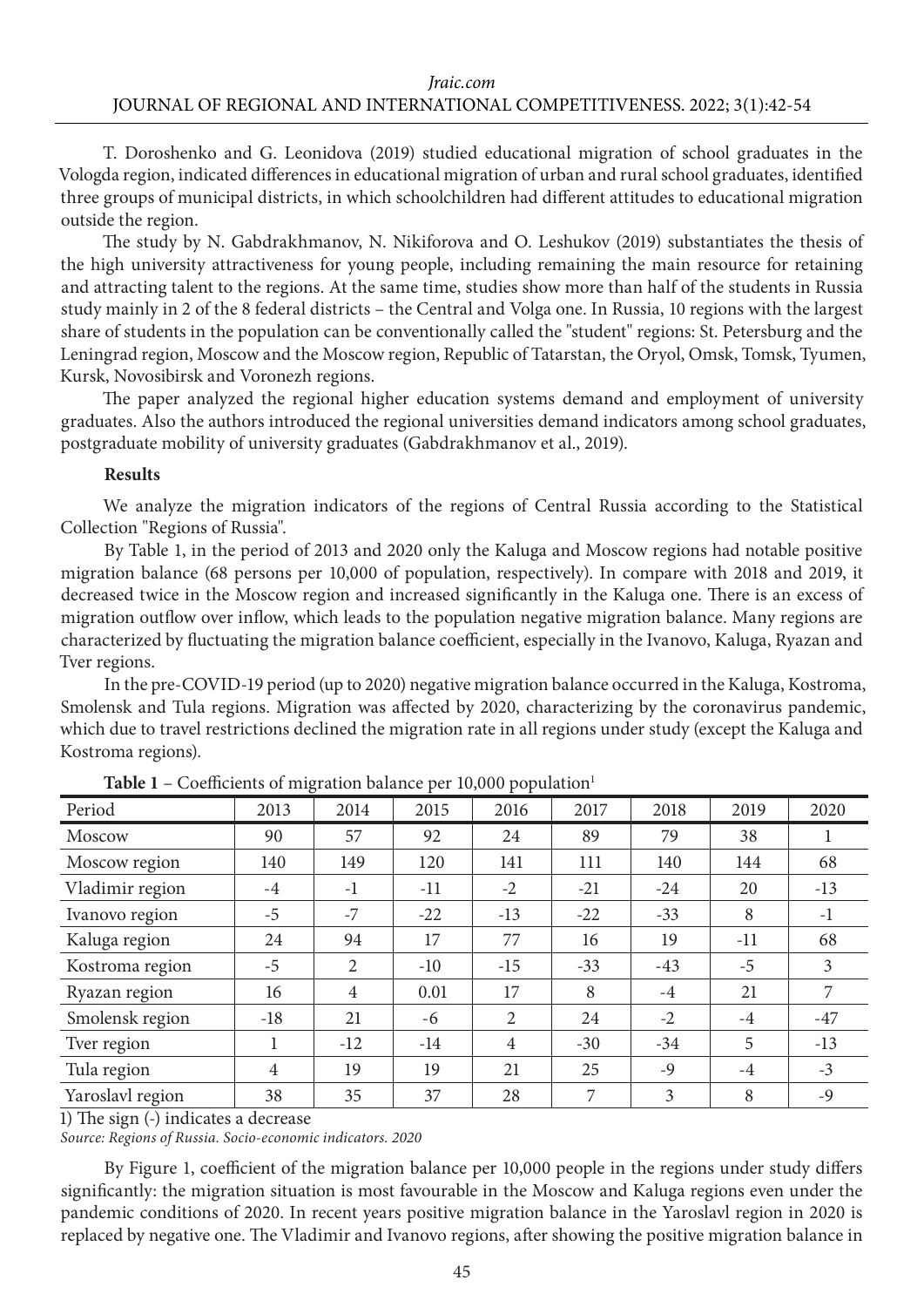

2019, in 2020 returned to the negative one, too.

**Figure 1**. Coefficients of migration balance per 10,000 population in the 5 regions of Central Russia in the period of 2018-2020

*Source: Regions of Russia. Socio-economic indicators, 2020*

By Table 2, the main flow of arrivals to Moscow and the Moscow region are from other regions (in 2020, the percentages were 90.6 and 63.9, respectively). A high percentage of people from other regions also came from the Vladimir (48.4%) and Tver (43.1%) regions.

| Period             | Within the region |      |      |      | From other regions of Russia |      | From outside of Russia |      |      |
|--------------------|-------------------|------|------|------|------------------------------|------|------------------------|------|------|
|                    | 2018              | 2019 | 2020 | 2018 | 2019                         | 2020 | 2018                   | 2019 | 2020 |
| Moscow             | 3.0               | 3.6  | 1.8  | 86.0 | 87.8                         | 90.6 | 11.0                   | 8.6  | 7.6  |
| Moscow<br>region   | 18.8              | 18.0 | 18.6 | 71.8 | 66.5                         | 63.9 | 9.4                    | 15.5 | 17.5 |
| Vladimir<br>region | 44.4              | 38.2 | 35.2 | 48.9 | 43.0                         | 48.4 | 6.7                    | 18.8 | 16.4 |
| Ivanovo<br>region  | 54.8              | 50.4 | 49.6 | 42.9 | 40.2                         | 39.7 | 2.3                    | 9.4  | 10.7 |
| Kaluga<br>region   | 26.4              | 23.6 | 22.6 | 37.1 | 37.4                         | 38.2 | 36.5                   | 39.0 | 39.2 |
| Kostroma<br>region | 59.3              | 56.0 | 54.3 | 34.2 | 34.2                         | 37.3 | 6.5                    | 9.8  | 8.4  |
| Ryazan<br>region   | 47.4              | 43.8 | 45.0 | 41.4 | 37.0                         | 38.9 | 11.2                   | 19.2 | 16.1 |
| Smolensk<br>region | 40.3              | 40.9 | 41.3 | 29.4 | 31.0                         | 36.8 | 30.3                   | 28.1 | 21.9 |
| Tver<br>region     | 41.2              | 41.0 | 41.1 | 46.3 | 39.9                         | 43.1 | 12.5                   | 19.1 | 15.8 |

**Table 2** – Distribution of arrivals by the aim of trip (as a percentage of total arrivals)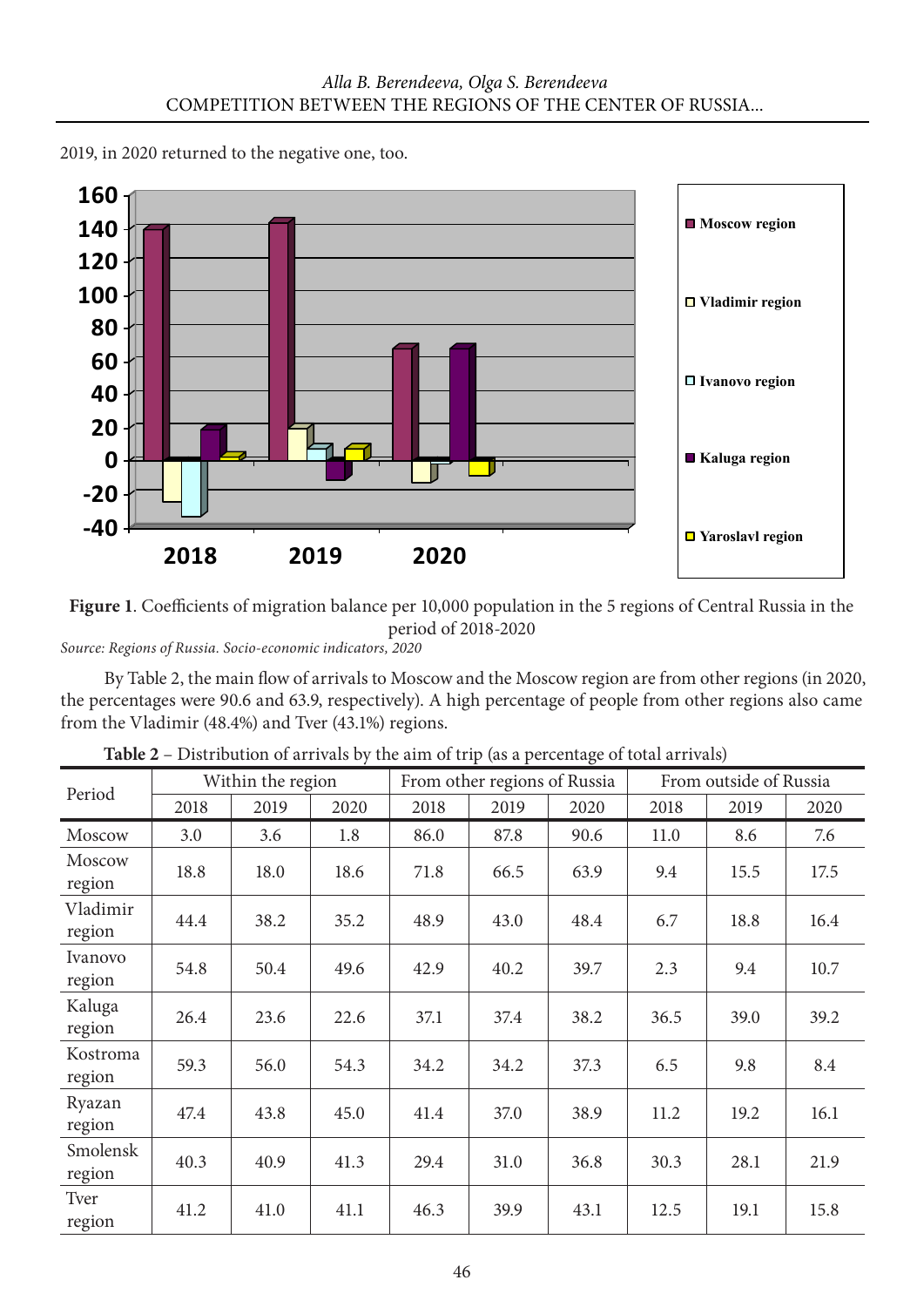#### *Jraic.com* JOURNAL OF REGIONAL AND INTERNATIONAL COMPETITIVENESS. 2022; 3(1):42-54

| Period              | Within the region |      |      |      | From other regions of Russia |      | From outside of Russia |      |      |
|---------------------|-------------------|------|------|------|------------------------------|------|------------------------|------|------|
|                     | 2018              | 2019 | 2020 | 2018 | 2019                         | 2020 | 2018                   | 2019 | 2020 |
| Tula<br>region      | 37.3              | 37.3 | 36.1 | 32.7 | 34.2                         | 36.3 | 30.0                   | 28.5 | 27.6 |
| Yaroslavl<br>region | 47.7              | 48.4 | 49.0 | 44.5 | 42.5                         | 42.6 | 7.8                    | 9.1  | 8.4  |

*Source: Regions of Russia. Socio-economic indicators, 2021*

E. Nikolaeva's (2021) research shows that about 40,000 migrants arrived in the Ivanovo region in 2020. Most are from Central Asia. The Ivanovo region is attractive (in descending order) for citizens of Tajikistan, Ukraine, Uzbekistan, Azerbaijan and Armenia. During the pandemic, about 65,000 people of the Ivanovo region work outside the region. In particular, the mobilization of doctors and nurses during the pandemic to work in hospitals in the capital significantly increased staff attrition, especially from regions closer to Moscow. Medical institutions in the Central Federal District (CFD) lost almost 3,000 staff – doctors and nurses – in just a few months of 2020. The greatest loss of health workers in the CFD is observed in the Tver, Smolensk, Vladimir, Ryazan and Ivanovo regions. In the Ivanovo region in January-December 2020 there was an intra-Russian (interregional) migration outflow of population in the amount of 1,631 people.

By Table 3, the main flow of departures in 2018-2020 in Moscow, the Moscow Region and the Vladimir Region are those who left for other regions of Russia (87.1; 64.7 and 55.2 percent, respectively). Interregional migration prevails in the Tver (46.7%), Tula (39.4%) and Kaluga (39.9%) regions. Intraregional migration also prevails in the Ivanovo, Kostroma, Ryazan and Yaroslavl regions. The percentages of departures within the region are 49.7; 55.0; 46.1 and 47.6, respectively. The Kaluga region is characterized by a predominance of migration to other regions, but with slight deviations in other directions. Over the past 3 years, the largest share of those who left Russia were from the Kaluga (32.7%), Smolensk (29.9%) and Tula (24.7%) regions, while the smallest share was from the Ivanovo region  $(4.4\%)$ . It can indicate the main stages of migration: people firstly leave the Ivanovo region and lately some of them leave Russia.

| Period             | Within the region |      | To other regions of Russia |      |      | Outside Russia |      |      |      |
|--------------------|-------------------|------|----------------------------|------|------|----------------|------|------|------|
|                    | 2018              | 2019 | 2020                       | 2018 | 2019 | 2020           | 2018 | 2019 | 2020 |
| Moscow             | 4.1               | 4.3  | 1.8                        | 85.6 | 85.2 | 87.1           | 10.3 | 10.5 | 11.1 |
| Moscow region      | 26.1              | 25.5 | 22.1                       | 66.9 | 67.5 | 64.7           | 7.0  | 7.0  | 13.2 |
| Vladimir region    | 40.8              | 41.1 | 33.4                       | 56.9 | 55.7 | 55.2           | 2.3  | 3.2  | 11.4 |
| Ivanovo region     | 49.1              | 51.8 | 49.7                       | 50.6 | 47.7 | 45.9           | 0.3  | 0.5  | 4.4  |
| Kaluga region      | 27.6              | 22.9 | 27.4                       | 43.1 | 44.3 | 39.9           | 29.3 | 32.8 | 32.7 |
| Kostroma<br>region | 53.2              | 55.3 | 55.0                       | 41.0 | 39.8 | 37.9           | 5.8  | 4.9  | 7.1  |
| Ryazan region      | 46.9              | 46.5 | 46.1                       | 44.7 | 41.5 | 38.6           | 8.4  | 12.0 | 15.3 |
| Smolensk<br>region | 40.1              | 40.5 | 36.1                       | 38.3 | 36.2 | 34.0           | 21.6 | 23.3 | 29.9 |
| Tver region        | 37.2              | 41.7 | 39.5                       | 54.7 | 50.4 | 46.7           | 8.1  | 7.9  | 13.8 |
| Tula region        | 36.4              | 36.9 | 35.9                       | 43.2 | 41.0 | 39.4           | 20.4 | 22.1 | 24.7 |
| Yaroslavl region   | 48.2              | 49.7 | 47.6                       | 42.1 | 42.4 | 43.4           | 9.7  | 7.9  | 9.0  |

**Table 3** – Distribution of arrivals by the directions of trip (as a percentage of total arrivals)

*Source: Regions of Russia. Socio-economic indicators, 2021*

The study of Central Russia regional strategies shows the Moscow agglomeration (Moscow City and the Moscow region) is a strong centre of attraction for labour, investment and innovation. Thus, the Central Russia Strategies of the regions (Vladimir, Ivanovo, Kostroma, Ryazan, Yaroslavl, etc.) by the SWOT-analysis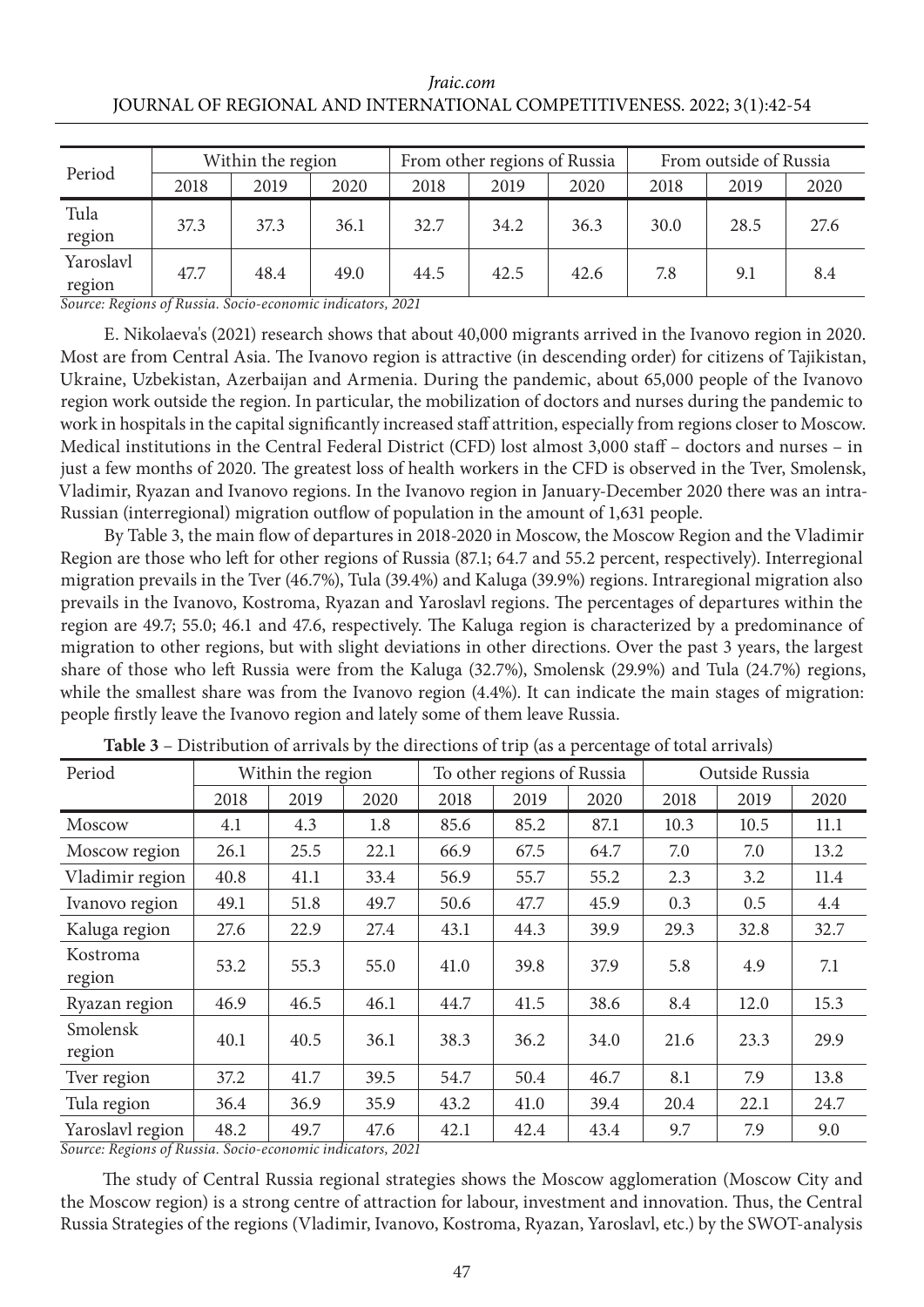consider the migration outflow of the most qualified personnel to Moscow and neighbouring regions as a threat or weakness, and note it is associated with significant interregional differentiation in wage levels. The Moscow region has a higher standard of living and quality of life and a higher labour market supply.

The Strategies of the regions under study mention, for example, pendular migration of the economically active population from the Vladimir region to the Moscow and Nizhny Novgorod agglomerations; centripetal processes of population migration between the Ivanovo region and Moscow; low migration attractiveness of the region for highly qualified labour migrants from the Yaroslavl region; migration outflow of the most qualified personnel from the Ryazan region to Moscow and neighbouring regions.

The Strategy of the Vladimir region states the reason for the migration outflow of the working-age population, primarily to the Moscow region, as a reduction of the number of employees at existing enterprises and high rates of underemployment at the region's enterprises. Although the Vladimir Region itself has a high level of registered unemployment compared to other subjects of the Central Federal District. There is a shortage of qualified workers and qualified managers in the administration of municipalities. The skills shortages, in turn, limit the growth of the productive and innovative sectors of the economy.

Advantages and disadvantages of the Ivanovo region's Strategy include the high attractiveness of the Moscow agglomeration for young people; tensions at the labour market; and competition from neighbouring regions. There are centrespinning processes in population migration between the Ivanovo region and Moscow. "There is both resettlement for permanent residence (insignificant scale) and temporary migration for employment purposes (pendulum and rotational migration), which has significant dimensions".

The reasons are the low level of income in the Ivanovo region and the higher level of wages in the Moscow one, which contributes to significant migration of the working-age population and the outflow of specialists to Moscow and neighbouring regions.

One of the Ivanovo region's main problems is interregional differentiation – a significant lagging behind a number of neighbouring CFD regions in terms of per capita GRP, average per capita income and average wages; and investment attractiveness. By the Strategy, the need to reduce commuting will encourage regional authorities to pay more attention to increasing wages in the region's organisations and enterprises and to create conditions for increasing the number of jobs.

The SWOT analysis of the Ryazan region considers the migration outflow of the most qualified personnel to Moscow and neighbouring regions as a threat. The "transformation of Ryazan into a densified, uncomfortable megalopolis, which has lost its competitive advantages in terms of urban environment compared to the Moscow agglomeration" takes place.

There are three main points of attraction for the Ryazan region's population: Moscow ranked the first as a major scientific and educational centre, the labour market and the sales market. Ryazan ranked the second as an intraregional centre of population attraction especially from small towns of the region (Kasimov, Rybnoye, Ryazhsk, Sasovo, Skopin). The third ranked the centres of neighbouring regions, which are within 2-4 hours reach (Voronezh, Lipetsk, Nizhny Novgorod, Tula).

By the SWOT analysis, the advantages of the Yaroslavl region affecting the interregional movement of labour force include the lack of labour force and the low migration attractiveness of the region for highlyskilled labour migrants.

The one of the disadvantages is growing competition from neighbouring regions in the investment and labour markets.

However, proximity to the Moscow region is mentioned among the competitive advantages of these regions in their strategies (Berendeeva & Korobova, 2021).

We assess the positive role of the Moscow agglomeration in the Ivanovo Region Strategy. By it "the growth of the population's income will be ensured by expanding the agglomeration influence of Moscow, which will manifest itself in increased investment in various areas of tangible and intangible production". This territorial proximity to the metropolitan megalopolis can have a positive impact on the development of the region through the strengthening of interregional connections for the supply of food and textile industry products.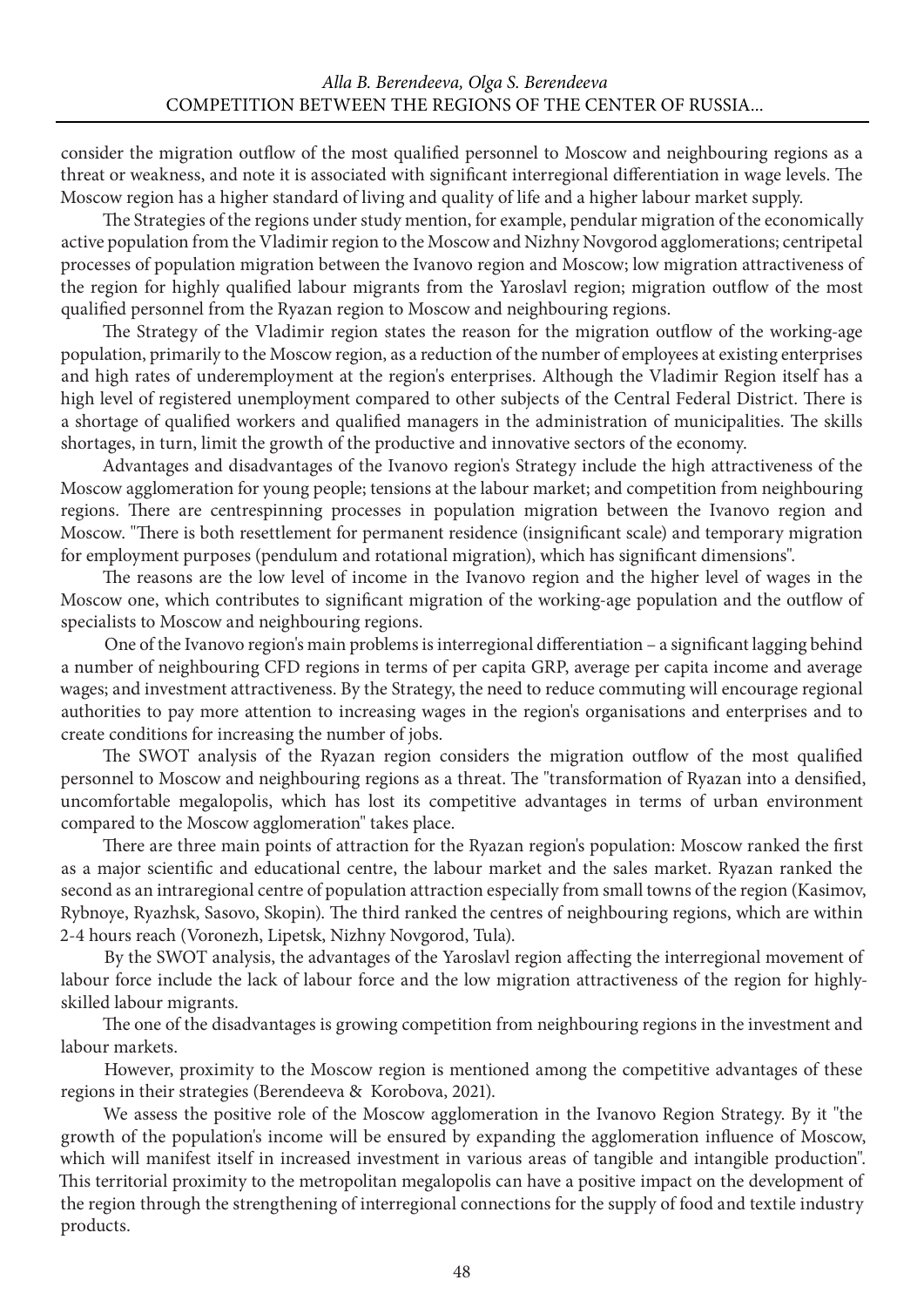Thus, the Yaroslavl region Strategy concerns a wide range of opportunities for the region's economic and labour market development is linked to the metropolitan area, namely the increasing pace of withdrawal of production and office functions from the congested and "expensive" Moscow region to other regions; the increasing inflow of investors from the metropolitan area; the presence of foreign companies aiming to locate their production facilities in Russian regions (not only in Moscow region); the availability of mobile skilled labour in other regions, etc.

Strategic development priorities include advantages of the proximity to the Moscow agglomeration to occupy the market in order to transfer office functions and production facilities of Moscow companies. Locating Moscow-based production facilities in the regions is relevant because the regions with a higher level of production activity more actively involve labour resources in production activities, attract more investment and conduct more active innovation activities (Babkova, 2018).

Studies examine the balance of internal labour migration of Russians is most influenced by the development of the labour market and social development of the regions (Kartseva et al., 2020). By A. Tebekin's paper, the "optimization" of the network of schools and hospitals in rural areas led to a migration outflow of the population, which emphasizes the importance of preserving and developing social infrastructure (Tebekin, 2021). In many regions the labour market is experiencing serious problems: while there is a high demand for workers, the labour supply does not meet employers' requirements. But vacancies do not match applicants' demands in terms of skills, salary and working conditions. The imbalance of supply and demand in the labour market forces people to leave (Berendeeva, 2020).

The research article by Nikolaeva raises the urgent problem of employment of university graduates who cannot find jobs in their specialization due to de-industrialization and low wages in those sectors of the economy (services, trade, construction), where jobs are still appearing. By the author, "university graduates are unable to find jobs because they do not want to accept existing offers due to dissatisfaction with the salaries offered and the employer's lack of prestige by the opinion of the applicant and society as a whole". According to Rosstat, the unemployment rate of graduates of higher and secondary vocational education institutions in 2016-2018 is trending upwards. According to a sample survey of the labour force in 2019, among university graduates in 2016-2018 unemployment increased from 5.1% to 12.6%; among those with secondary vocational education: in the programme for training specialists of secondary level increased from 7.9% to 15.2%; in the programme for training qualified workers (employees), including primary vocational education – from 10.2% to 17.4% (at the same time, the indicators in rural areas are higher than in cities) (Nikolaeva, 2021).

Byuraeva's research, based on a survey of full-time undergraduate students of colleges and universities in the Republic of Buryatia and an analysis of statistical data, showed a preferential direction (centripetal for intraregional movements and westward for interregional movements). Young people in the constituent entities of the Russian Federation are primarily characterized by intraregional movements, which have a pronounced centripetal character, with young people striving for the regional capital with its resources. Other parts of the region are losing population every year due to the negative balance of young people, especially school leavers seeking to continue their education. The study concerns the types of youth migration, such as educational and labour ones; the age peaks are highlighted: 15-19 (age of entry to vocational education institutions) and 25-29 (searching for a job). The danger of youth migration is the most often irretrievable (the percentage of applicants who have left the region is insignificant) (Byuraeva, 2020).

The author concludes the consequences of the growing outflow of young people are dramatic, since the demographic situation is declining, the lack of professional workers is increasing, and the border region is becoming depopulated. By author's opinion, "the region risks facing serious problems in terms of competitiveness and economic security in the nearest future, since the quantitative indicators of youth migration directly affect the workforce (human resources), while its qualitative parameters (education, competences, knowledge, etc.) on the region's human capital" (Byuraeva, 2020).

A study by N. Gabdrakhmanov, N. Nikiforova and O. Leshukov analyses the changing demand for regional higher education systems. If the region number of the 1st year students exceeds the number of school graduates, the region is considered in high demand among the applicants. So, if the number of 1st year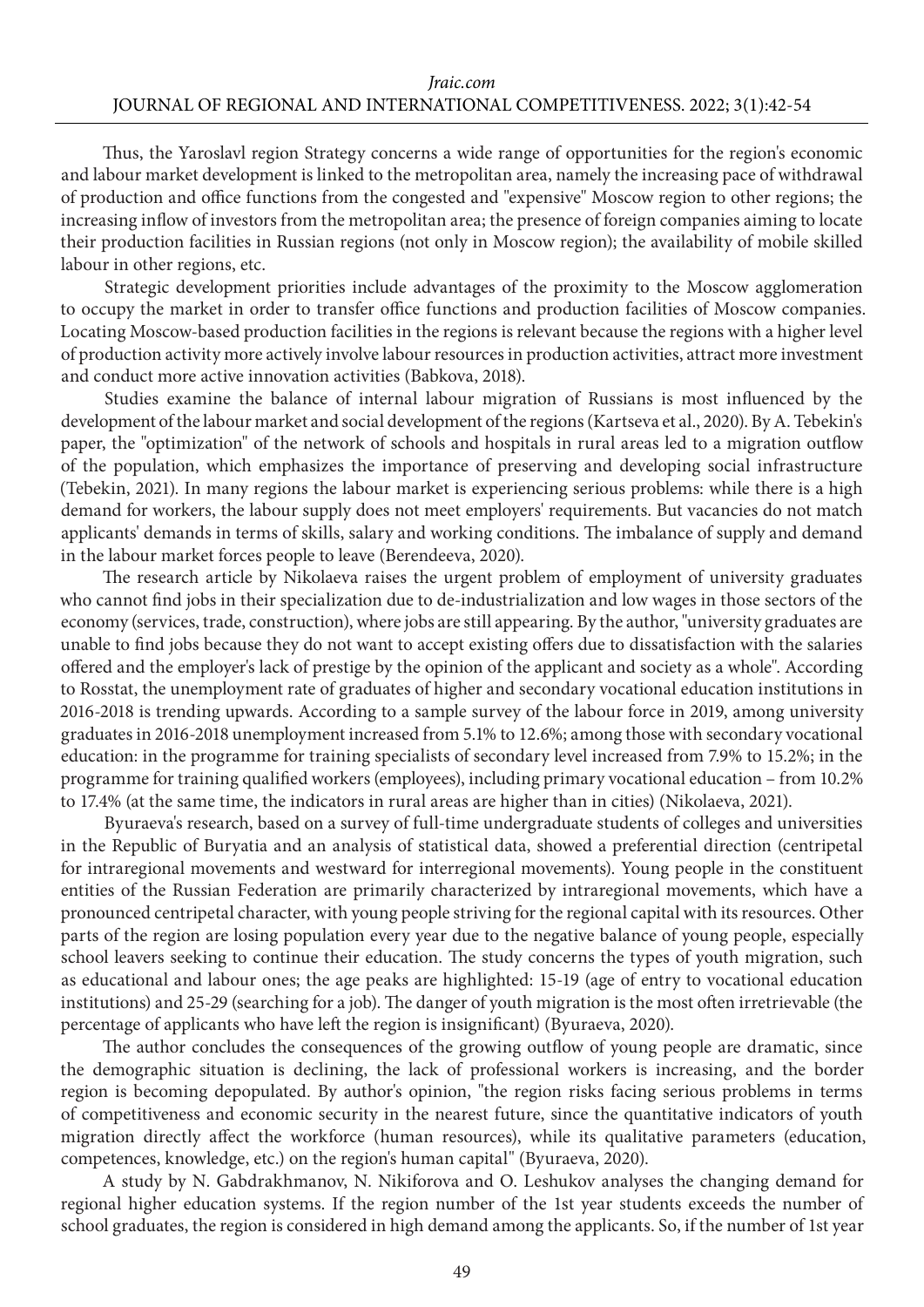students is lower than the number of school graduates, the region is in insufficient demand for the applicants (Gabdrakhmanov et al., 2019).

Monitoring of graduates employment (but it does not take into account the incoming flow of graduates), in the regions the postgraduate mobility of graduates is studied. It is calculated by comparing the number of graduates of the region leaving to find work in other regions and was employed within 1 year after graduation to the total number of graduates of the region who were employed within 1 year after graduation – indicator "share of graduates who left the region in the total number of graduates."

By the study, the biggest outflow is characteristic for the Kursk and Ivanovo regions, as there is a more socioeconomically developed region/city nearby. It draws the most graduates to its labour market – it is primarily the Moscow agglomeration (Gabdrakhmanov et al., 2019).

The authors give a typology of regions in Russia as a whole (based on the 2014 and 2015 research base):

1. Magnet regions are a group of regions with a high demand for school graduates and at the same time a relatively low postgraduate migration rate (10 regions of the country, with Moscow and the Moscow region as permanent leaders from the Central Federal District, and the Yaroslavl region in 2015).

2. Transition regions are a group of regions with a high demand for universities among school graduates and at the same time a relatively high rate of postgraduate migration (4 regions, from the Central Federal District – in 2014; the Voronezh, Ivanovo and Orel regions, and the Ivanovo and Orel regions in 2015).

3. Looped regions are a group of regions with relatively low demand for higher education infrastructure and low postgraduate migration, where looped systems "higher education – labour market" have developed, and the reasons for this situation are different for the regions within this group. (40 regions, from the Central Federal District it was the Lipetsk region in 2014 and the Belgorod, Bryansk, Kostroma, Lipetsk, Tambov and Tula regions in 2015).

4. Exporting regions is a group of regions with relatively low demand for higher education and high postgraduate migration (the Bryansk, Vladimir, Tambov, Tver regions in 2014, none in 2015).

5. Border regions is a group of regions whose postgraduate migration or demand indicators are close to the highlighted borderline values (the Belgorod, Kaluga, Ryazan, Kostroma, Kursk, Tula and Yaroslavl regions in 2014; the Vladimir, Kaluga, Kursk, Ryazan, Smolensk, Tver regions in 2015) (Gabdrakhmanov et al., 2019).

The authors conclude the necessity of taking into account the population projection of the 17-21 age group, especially 18-year-olds, and the availability of educational infrastructure in the context of demographic change (Gabdrakhmanov et al., 2019). The authors give a population projection for 18-year-olds in Russia's regions.

We sampled data from a study by N. Gabdrakhmanov, N. Nikiforova and O. Leshukov (2019) for the surveyed regions of Central Russia. By Table 4, the number of young people aged 18+ in 2016 was characteristic only of the Moscow region, the Vladimir, Tver, Tula and Yaroslavl regions. In the other regions, the number of young people of that age was no more than 8,000, and in the Kostroma region it was less than 6,000. A projected increase of more than 20% in 2026 is expected in many regions, including the Vladimir, Kaluga, Kostroma, Moscow, Tver and Yaroslavl regions. In the Ivanovo region it will exceed 30%. The exceptions are the Ryazan, Smolensk and Tula regions, with a rate of 15% and below.

| Entities of the Russian Federation | Population   | Projected         |  |  |
|------------------------------------|--------------|-------------------|--|--|
|                                    | 2016, people | increase, 2026, % |  |  |
| Vladimir region                    | 11303        | 24.15             |  |  |
| Ivanovo region                     | 7993         | 30.06             |  |  |
| Kaluga region                      | 8092         | 23.29             |  |  |
| Kostroma region                    | 5776         | 23.27             |  |  |
| Moscow region                      | 57242        | 22.63             |  |  |

**Table 4** – Projected number of 18-year-olds in the under study regions of Central Russia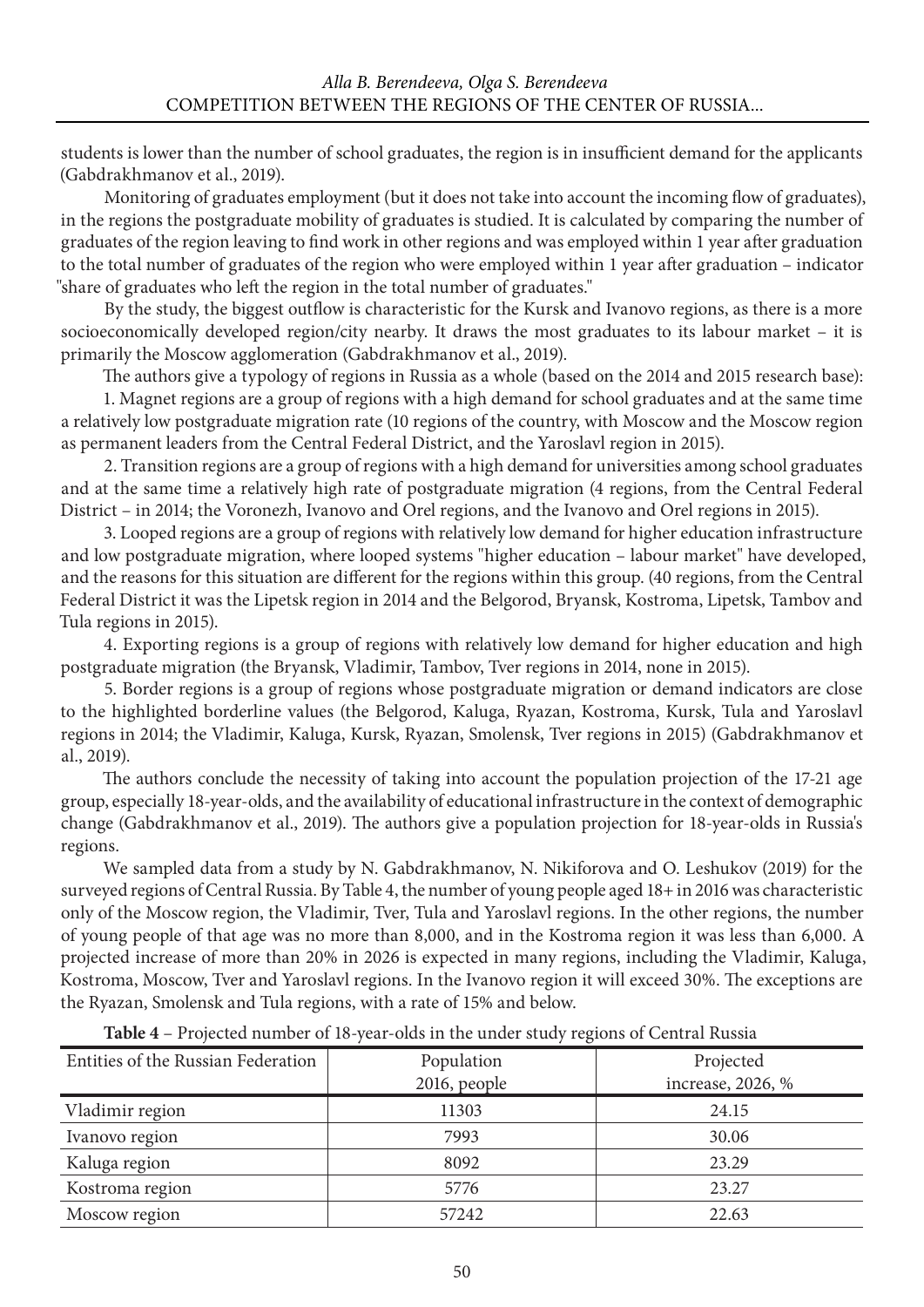#### *Jraic.com* JOURNAL OF REGIONAL AND INTERNATIONAL COMPETITIVENESS. 2022; 3(1):42-54

| Entities of the Russian Federation                                                               | Population<br>2016, people | Projected<br>increase, 2026, % |
|--------------------------------------------------------------------------------------------------|----------------------------|--------------------------------|
| Ryazan region                                                                                    | 9368                       | 12.78                          |
| Smolensk region                                                                                  | 7872                       | 15.08                          |
| Tver region                                                                                      | 10806                      | 22.06                          |
| Tula region                                                                                      | 11544                      | 13.01                          |
| Yaroslavl region                                                                                 | 10496                      | 20.81                          |
| Moscow<br>$\sim$ $\sim$ $\sim$ $\sim$ $\sim$ $\sim$ $\sim$<br>$\sim$ $\sim$ $\sim$ $\sim$ $\sim$ | 86295                      | 17.80                          |

*Source: Gabdrakhmanov et al., 2019*

By Table 5, the coefficient of demand for universities by school graduates regions under study in 2017 was highest in the Moscow region (1.44), followed by the Ryazan (1.21), Ivanovo (1.15), Kostroma (1.11) and Yaroslavl (1.09) regions. For other regions the coefficient is lower than 1. The rate of postgraduate migration in 2015-2016 was highest in the Ivanovo region (0.41). It was 0.3 and higher in the Vladimir, Kaluga, Ryazan, Smolensk, Tver and Yaroslavl regions.

**Table 5** – Coefficient of demand for universities by school graduates, and postgraduate migration rate of graduates in the under study regions of Central Russia

| Entities of the Russian     |      | The coefficient of demand for higher education | Postgraduate migration |      |           |           |
|-----------------------------|------|------------------------------------------------|------------------------|------|-----------|-----------|
| Federation                  |      | institutions by school graduates               | rate of graduates      |      |           |           |
|                             | 2014 | 2015                                           | 2016                   | 2017 | 2014-2015 | 2015-2016 |
| Belgorod region             | 0.69 | 0.82                                           | 0.84                   | 0.99 | 0.26      | 0.25      |
| Vladimir region             | 0.69 | 0.63                                           | 0.54                   | 0.44 | 0.31      | 0.31      |
| Ivanovo region              | 1.13 | 1.29                                           | 1.17                   | 1.15 | 0.37      | 0.41      |
| Kaluga region               | 0.27 | 0.27                                           | 0.30                   | 0.62 | 0.33      | 0.32      |
| Kostroma region             | 0.83 | 0.72                                           | 0.68                   | 1.11 | 0.27      | 0.27      |
| Moscow and Moscow<br>region | 1.60 | 1.54                                           | 1.48                   | 1.44 | 0.32      | 0.29      |
| Ryazan region               | 1.21 | 1.01                                           | 1.17                   | 1.21 | 0.31      | 0.31      |
| Smolensk region             | 0.59 | 0.53                                           | 0.58                   | 0.69 | 0.32      | 0.33      |
| Tver region                 | 0.82 | 0.75                                           | 0.70                   | 0.71 | 0.30      | 0.31      |
| Tula region                 | 0.78 | 0.75                                           | 0.78                   | 0.78 | 0.27      | 0.26      |
| Yaroslavl region            | 1.26 | 1.14                                           | 1.11                   | 1.09 | 0.30      | 0.30      |

*Source: Gabdrakhmanov et al., 2019*

According to Rosstat, the number of students enrolled in programmes to train mid-level professionals in 2020/2021 will be, for example, 24,500 in the Vladimir region, 15,900 in the Ivanovo and 26,200 in the Yaroslavl regions. The number of students enrolled in Bachelor, Specialist and Master programmes in these fields is 25.4, 24.3 and 31.3 thousand, respectively (Regions of Russia. Socio-economic indicators, 2021). The graduation of mid-level specialists and the graduation of bachelors, specialists and masters in 2020 in the Vladimir region was 4.9 and 5.9 thousand people respectively, in the Ivanovo region - 3.2 and 4.8 thousand people, in the Yaroslavl region - 5.0 and 5.5 thousand people (Regions of Russia. Socio-economic indicators, 2021).

Educational institutions of the region develop new areas of training specialists. For example, in 2021, four colleges in the region developed new educational programs for the specialty "Operator of Knitting and Sewing Equipment" due to the demand of the region's enterprises. The first 15 students began studying at this specialty in 2021 at the expense of budgetary funds.

The primary and secondary vocational educational institutions of the region are training qualified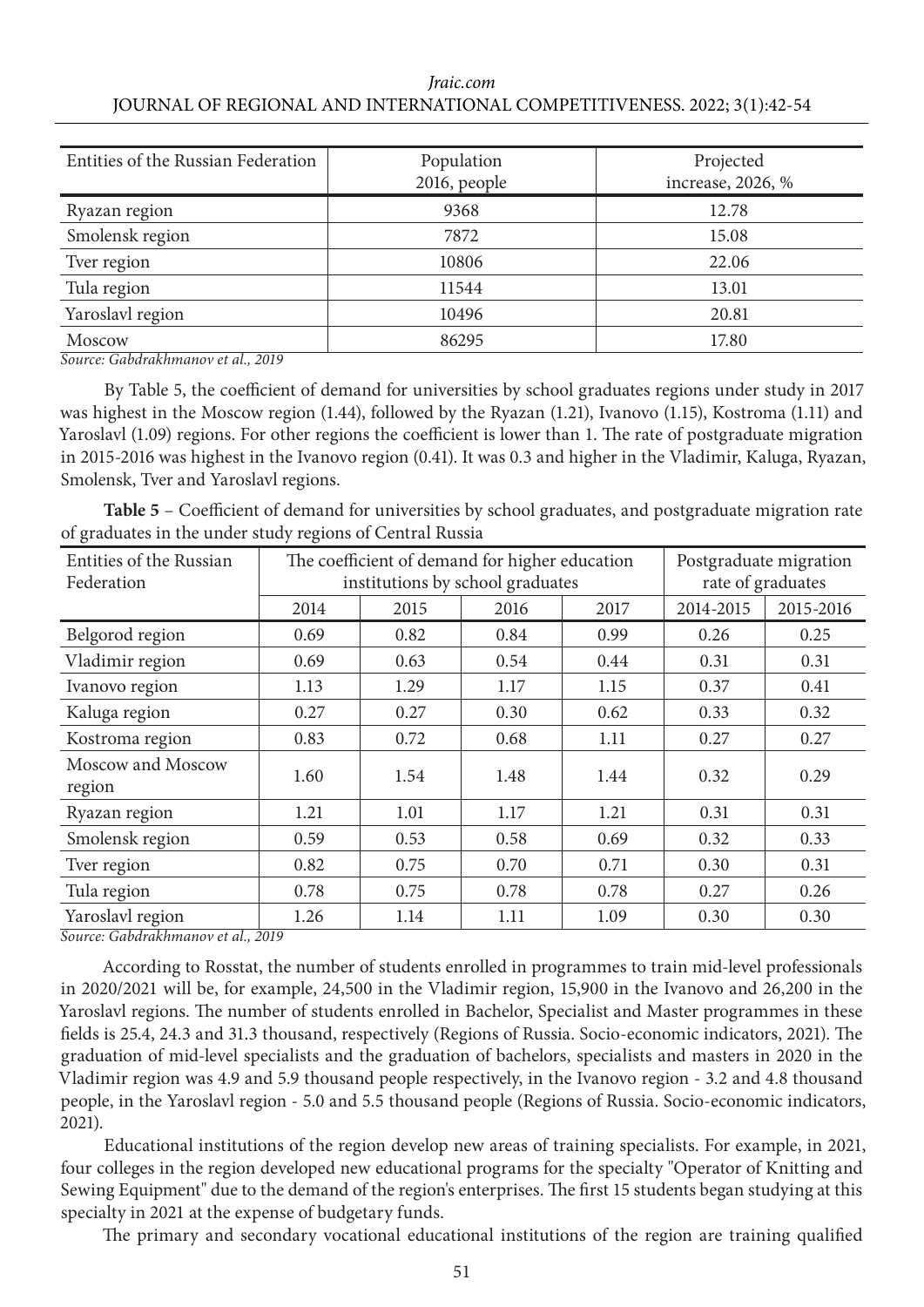personnel by 125 specialties, interacting with 280 employers and training professionals at the secondary level and skilled workers (employees) programs. The 5 resource centers work on the basis of Ivanovo College of Textile Industry, Ivanovo Technical College, Ivanovo Industrial and Economic College, Ivanovo College of Services, Ivanovo Energy College; there are also 6 multifunctional centers of applied qualifications.

But the average salary in the region remains low. According to the Ivanovo region Committee for labor, promotion of population employment and labor migration, as of December 31, 2021 in the region is 62,2%, or 8676 vacancies by working professions with an average salary of only 20,2 thousand rubles; 37,8%, or 5272 vacancies are civil servant professions with an average salary of only 21,3 thousand rubles.

#### **Discussion**

Our study on migration flows in Central Russia by Rosstat data shows the residents of Moscow, the Moscow, Vladimir, Kaluga, Tver, and Tula regions participate much more actively in interregional migration than in intraregional one. The regions around the Moscow agglomeration are competing to attract investment, skilled labour and talented young people.

The Strategies of socio-economic development of the Central Russian regions consider the migration outflow of the most qualified personnel to the Moscow agglomeration as a threat and weakness.

But the proximity to the Moscow metropolitan area creates economic and labour market opportunities for the regions related to the increasing pace of relocation of production and office functions from Moscow to the neighbouring regions, the arrival of investors, the strengthening of inter-regional links for supplies of food and light industry, the migration of Muscovites and the Moscow region residents to the country houses, etc.

#### **Conclusions**

It is necessary to implement a set of measures to retain young people in the regions. First of all, it is the creation of jobs with decent salaries and working conditions, since it is labor migration, both international and internal, is most dependent on the complex development of regions (Doronina, 2019).

It is necessary to develop manufacturing industries because the regions with a higher level of production activity more actively involve labour resources in production activities, attract more investment and conduct more active innovation activities (Babkova, 2018). The regional labor market should motivate young people to come back, since irretrievable youth migration can have serious consequences for the region's economy.

The development of the science and education sector is necessary to reduce the migration outflow, preserve young people and the inflow of highly qualified personnel. Educational institutions (colleges, universities) have to develop new areas of training in accordance with the needs of the market, to train specialists in STEM professions (Berendeeva, 2019), which can retain young people within the region and attract them from other ones. It is important to create a modern educational infrastructure, student campuses.

Since the universities are attractive for the young people, it is necessary to pay serious attention to the development of regional systems of higher education, to study the factors of educational migration in specific regions of Russia. It is relevant to develop regional universities and make them competitive with universities in the capital and other major cities.

It is necessary to intensify work on the study of the migration intentions of young people and involve school teachers and lectures of the other educational institutions (colleges, universities), students themselves in it in order to make such research practical (for example, for students studying in the field of "Sociology", "Statistics", etc.).

### **References**

1. Babkova, E.G., & Panakhov, A.U. (2018). Rating scope of balanced development of the Central Federal District federal subjects. *Nauchnyj zhurnal NIU ITMO. Seriya: Ekonomika i ekologicheskij menedzhment,* (2), 19-27 (in Russian).

2. Berendeeva, A. B., & Korobova O. O. (2021). The role of the Moscow agglomeration in the socio-economic development of central Russian regions (Part 2). *Journal of Regional and International Compet-*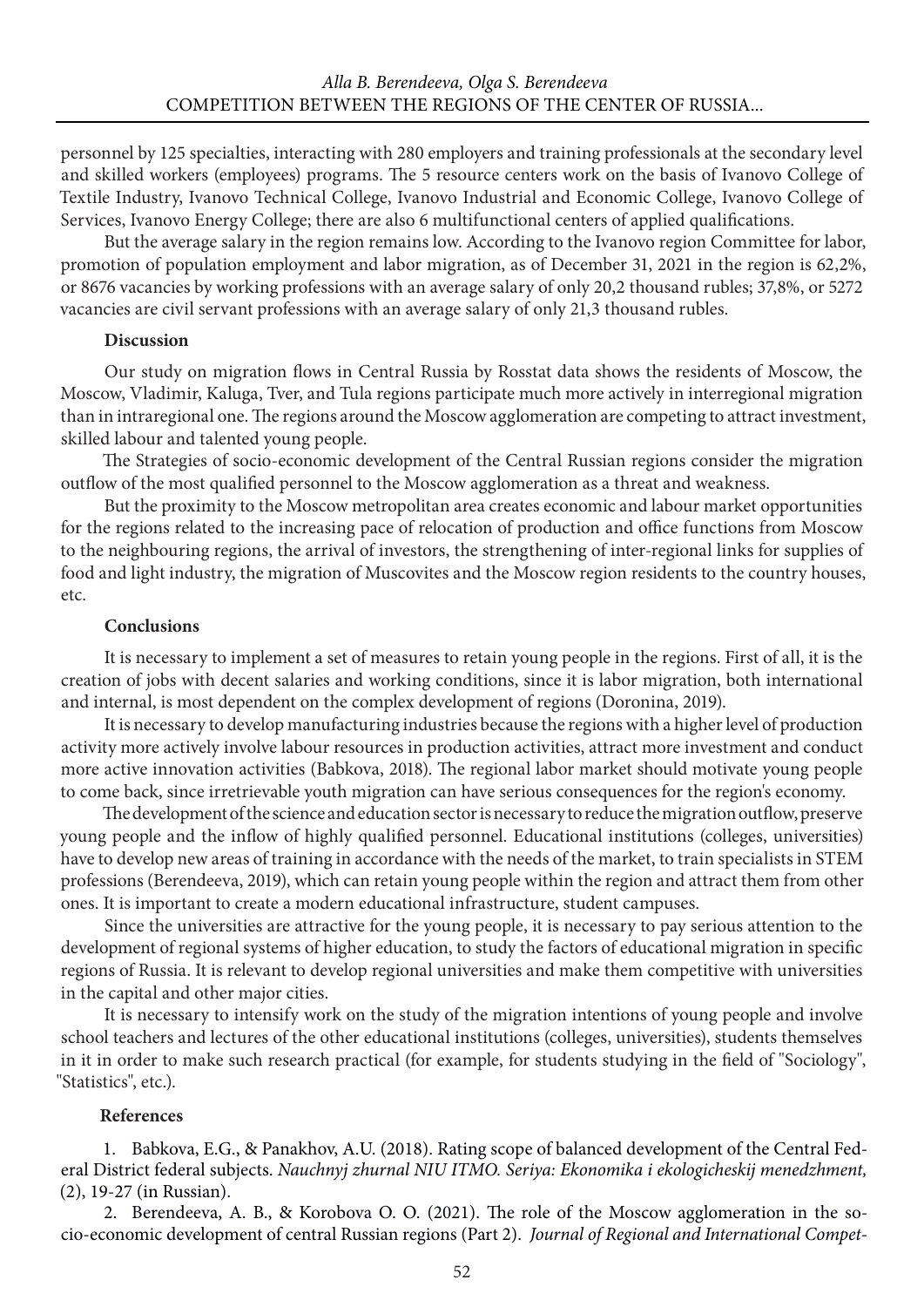*itiveniss,* (5), 58-68. Retrieved from http://jraic.com/index.php/tor/issue/view/10/8

3. Berendeeva, O. S. (2019). Staff training for STEM professions in the colleges of the Ivanovo region. *Social'no-ekonomicheskie i tekhnologicheskie problemy novoj industrializacii kak faktora operezhayushchego razvitiya nacional'-noj ekonomiki: sb. tr. Mezhdunar. nauch.-prakt. konf, 12 noyabrya 2019 g., Yaroslavl* [Elektronnyj resurs]. (pp. 273-278). Yaroslavl: Izdatel'stvo YAGTU (in Russian).

4. Berendeeva, O. S. (2020). State of the regional labor market in conditions of coronavirus pandemic. *Posledstviya i vyzovy pandemii koronavirusa dlya tekhnologiche-skogo i social'no-ekonomicheskogo razvitiya obshchestva [Elektronnyj resurs]: sb. tr. Mezhdunar. nauch.-prakt. konf, 10 dekabrya 2020 g.* Yaroslavl. (pp. 95- 102). Yaroslavl: Izd-vo YAGTU (in Russian)

5. Byuraeva, Y. G. (2020). Youth migration in the Republic of Buryatia: trends and causes. *Sociologicheskie issledovaniya,*10, 52-62 (in Russian).

6. Gayazov, A. S., Akhmetova, G. F., Utyasheva, I. B., & Shamsutdinova, N. K. (2020). Socio-territorial features of natural and migration movement of the region's population in the Republic of Bashkortostan. *Sociologicheskie issledovaniya,* (12), 75-86 (in Russian).

7. Doronina, K. A. (2019). Migration as a source of population growth in metropolitan megacities of Russia in the period between the censuses of 1989 and 2010. *Problemy prognozirovaniya*, (1), 131-141 (in Russian).

8. Doroshenko, T. A., & Leonidova, G. V. (2019). School graduates' migration intentions and their implementation in the educational space of the region*. Social'noe prostranstvo*, (4), 4. Retrieved from http:// sa.vscc.ac.ru/issue/21 (accessed 13.02.2022) (in Russian).

9. Elizarova, A. A., & Berendeeva, O. S. (2018). Risks of socio-economic development of single-industry towns in Russia. *Mnogourovnevoe obshchestvennoe vosproizvodstvo: voprosy teorii i praktiki.* B.D. Babaev, E.E. Nikolaeva (Eds.). (pp. 28-36). Ivanovo: Ivanovskij gosudarstvennyj universitet, Vyp. 15. (in Russian).

10. Kartseva, M. A., Mkrtchyan, N. V., & Florinskaya, Y. F. (2020). Migration in Russia and regional socio-economic development: analysis of mutual influence. *Problemy prognozirovaniya,* (4), 87-97 (in Russian).

11. Mkrtchyan, N. V. (2017). The youth Migration from small towns in Russia. *Monitoring obshchestvennogo mneniya: ekonomicheskie i social'nye peremeny,* (1), 225-242 (in Russian).

12. Nefedova, T. G., & Starikova, A. V. (2020). Migrations as a way of the population adaptation to polarization of space at the centres of Russia. *Sociologicheskie issledovaniya*, (10), 24-38 (in Russian).

13. Nikolaeva, E. E. (2021). Problems and prospects of employment of the population in the conditions of the pandemic (on the example of Ivanovo region). *Vestnik Ivanovskogo gosudarstvennogo universiteta. Seriya: Ekonomika,* (2), 62-70 (in Russian).

14. Gabdrakhmanov, N. K., Nikiforova, N. Y., & Leshukov, O. V. (2019). *"From the Volga to the Yenisei...": Educational migration of youth in Russia.* M.: NIU NIU VSHE (in Russian).

15. Pokrovsky N.E., Makshanchikova A.Y., & Nikishin E.A. (2020). Reverse migration in pandemic crisis: Russia out-of-town spaces as an adaptation resource. *Regional'nye issledovaniya,* (12), 54-64 (in Russian).

16. Rybakovsky L.L., Kozhevnikova N.I. (2019). International migration of population of Russia: exchange of population with the post-USSR countries. *Regional'nye issledovaniya,* (9), 106-116 (in Russian).

17. Tebekin, A. V. (2021). Analysis of the problems of the development of settlements in Russian Federation. *Teoreticheskaya ekonomika, 78*(6), 82-93. Retrieved from http://theoreticaleconomy.ru/index.php/ tor/issue/view/7/7 (in Russian).

18. Federal State Statistics Service. (2020). *Regions of Russia. Socio-economic indicators. 2020: stat. coll.* М.: Rosstat. Retrieved from https://rosstat.gov.ru/storage/mediabank/LkooETqG/Region\_Pokaz\_2020.pdf (in Russian).

19. Federal State Statistics Service. (2021). *Regions of Russia. Socio-economic indicators. 2021: stat. coll.* М.: Rosstat. Retrieved from [https://rosstat.gov.ru/storage/mediabank/Region\\_Pokaz\\_2021.pdf](https://rosstat.gov.ru/storage/mediabank/Region_Pokaz_2021.pdf) (in Russian).

20. Department of Regional Development of the Vladimir region. (2020). *Strategy of socio-economic development of the Vladimir region until 2030.* Retrieved fro[m https://drr.avo.ru/strategia-social-no-eko](file:///Users/maksimmarkin/Library/Containers/Mail.Ru.DiskO.as/Data/Disk-O.as.mounts/max_miru@mail.ru-mailru/%d0%96%d1%83%d1%80%d0%bd%d0%b0%d0%bb/%d0%9d%d0%be%d0%b2%d1%8b%d0%b8%cc%86%20%d0%b6%d1%83%d1%80%d0%bd%d0%b0%d0%bb/%d0%bd%d0%be%d0%bc%d0%b5%d1%80%206/%d0%a0%d0%b8%d1%81%d1%83%d0%bd%d0%ba%d0%b8%20%20%d0%b8%20%d0%b8%d1%81%d1%85%d0%be%d0%b4%d0%bd%d0%b8%d0%ba%d0%b8/%20https://drr.avo.ru/strategia-social-no-ekonomiceskogo-razvitia)[nomiceskogo-razvitia](file:///Users/maksimmarkin/Library/Containers/Mail.Ru.DiskO.as/Data/Disk-O.as.mounts/max_miru@mail.ru-mailru/%d0%96%d1%83%d1%80%d0%bd%d0%b0%d0%bb/%d0%9d%d0%be%d0%b2%d1%8b%d0%b8%cc%86%20%d0%b6%d1%83%d1%80%d0%bd%d0%b0%d0%bb/%d0%bd%d0%be%d0%bc%d0%b5%d1%80%206/%d0%a0%d0%b8%d1%81%d1%83%d0%bd%d0%ba%d0%b8%20%20%d0%b8%20%d0%b8%d1%81%d1%85%d0%be%d0%b4%d0%bd%d0%b8%d0%ba%d0%b8/%20https://drr.avo.ru/strategia-social-no-ekonomiceskogo-razvitia) (accessed 17.02.2022) (in Russian).

21. Ministry of Economic Development of the Russian Federation. (2021). *Ivanovo Region Socio-Economic Development Strategy up to 2024.* Retrieved from